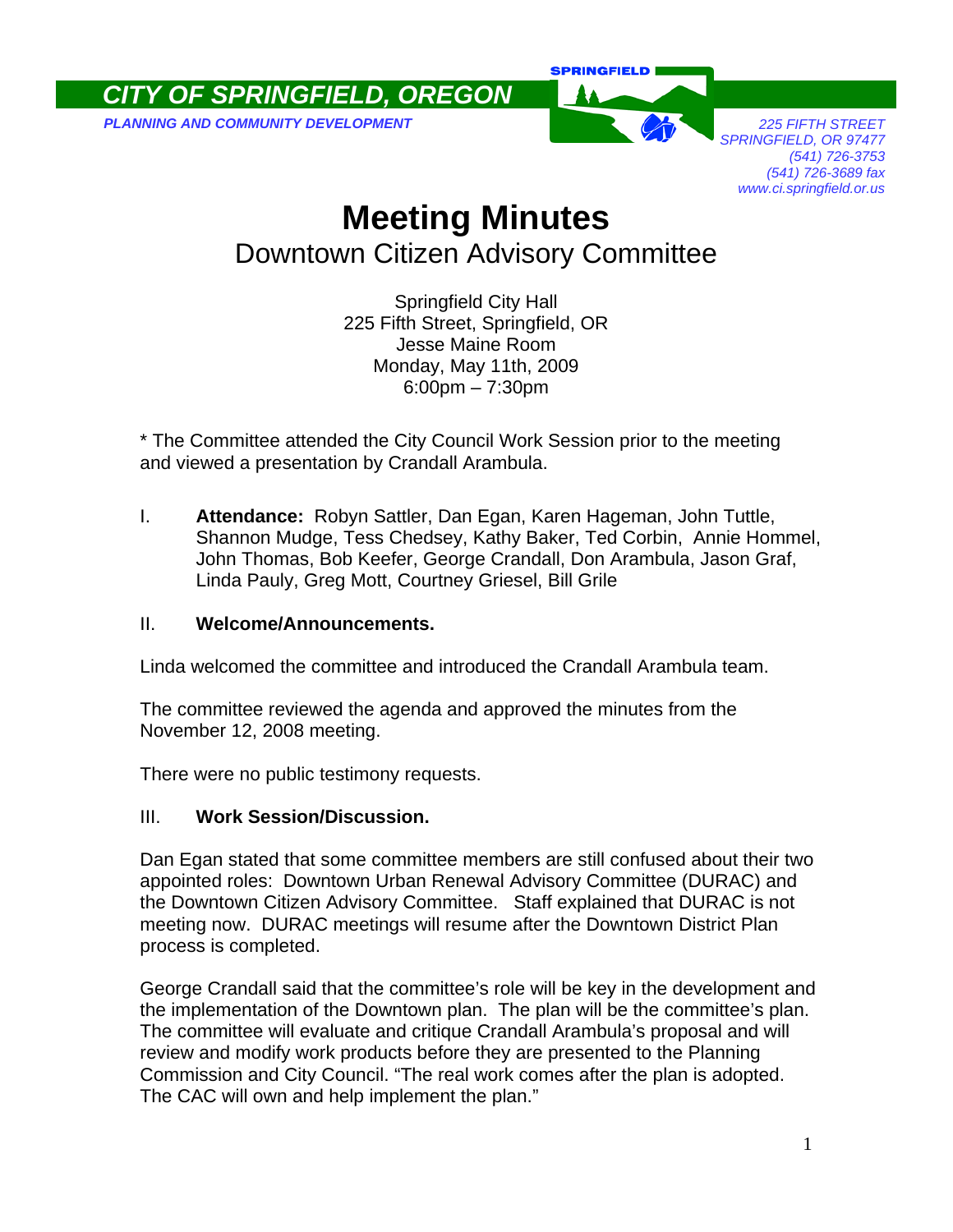Don Arambula explained that they will do an education piece at each meeting to explain alternatives, then ask the committee to make informed decisions.

John Tuttle and Annie Hommel stated that Willamette Heights should be included in the study.

Dan said Willamette Heights used to feel more connected to downtown before the trees grew large. He would like to see examples of how cities make it happen. We have the lowest rated retail in the Metro area.

Shannon Mudge said the couplet killed downtown. He owns an online business and cannot find space to rent downtown.

Someone asked the consultants if the committee is the right size. George and Don said the size is right and that problems arise when committees are too small and made up of political appointees (e.g. Santa Fe).

George and Don stated a few preliminary observations and questions:

- The quality of the shopping environment is poor.
- **Curb cuts take away on-street parking.**
- **Curb extensions are too big.**
- Cobra head lighting is grim, too bright and industrial.
- We have a lot of bad awnings.
- **Where do you take a visitor downtown?**
- Where is the public square? Where do dignitaries speak? Where does the Christmas tree go?

Karen Hageman asked if there are quick fixes that can be done to show citizens we care. Jazzercise is bringing people downtown.

George said we shouldn't get stuck with planters, banners, etc. We need to think in broad terms. We want to bring developers along through the planning process so they are ready to go (e.g. Edmonton Station). Need to build momentum. Success creates success. The plan needs to be urgent. Vancouver's transition from one way to two way really helped retail. Developers need a contextual plan and certainty. The plan will demonstrate that Springfield knows where it wants to go and what it wants to be.

Dan said he went on a tour to view Mountainview's transformation.

Bob Keefer wants to see Downtown connected with the waterfront.

Dan said we need density/concentration of activity.